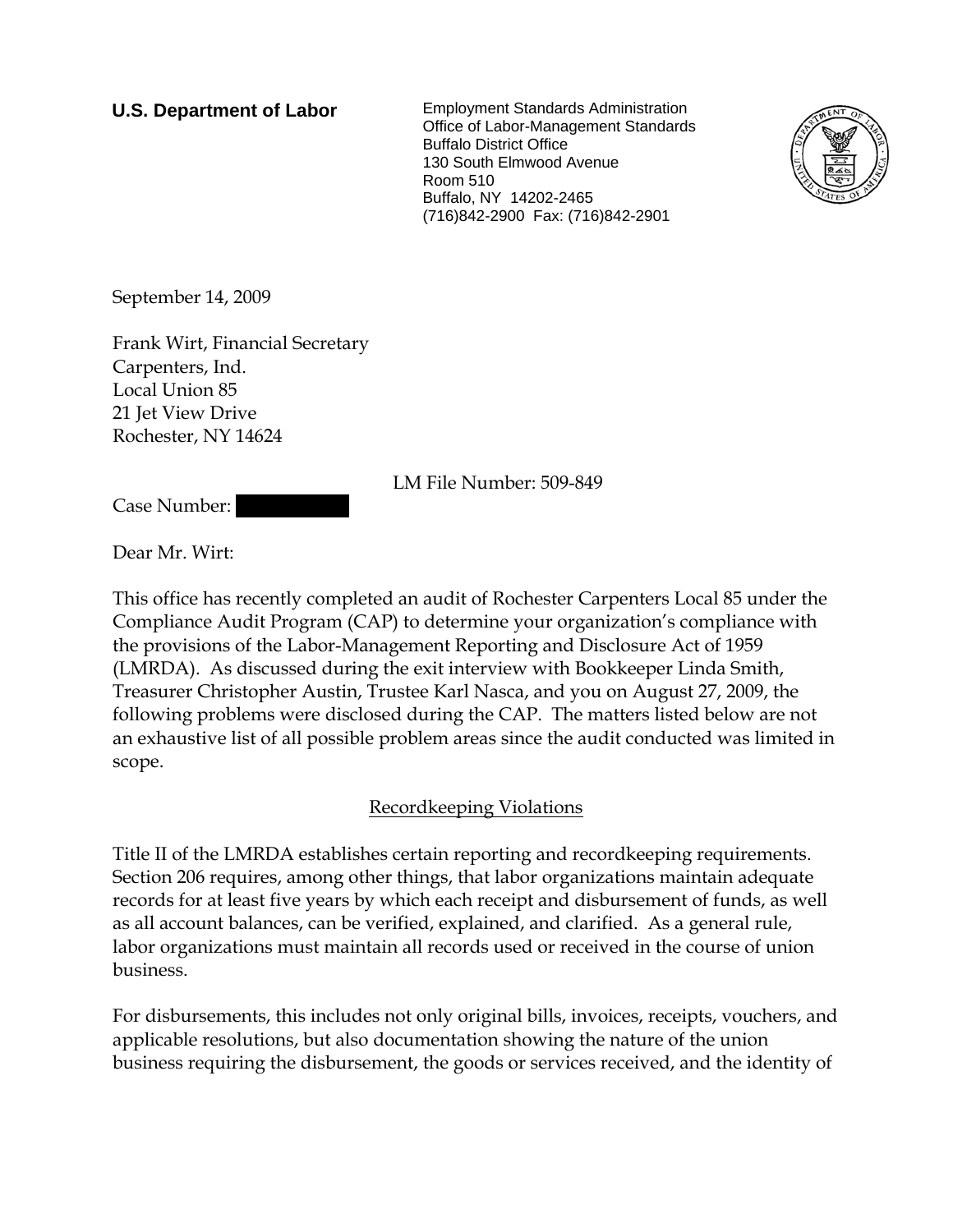the recipient(s) of the goods or services. In most instances, this documentation requirement can be satisfied with a sufficiently descriptive expense receipt or invoice. If an expense receipt is not sufficiently descriptive, a union officer or employee should write a note on it providing the additional information. For money it receives, the labor organization must keep at least one record showing the date, amount, purpose, and source of that money. The labor organization must also retain bank records for all accounts.

The audit of Carpenters Local 85's records for fiscal year ending June 30, 2009 revealed the following recordkeeping violation:

General Disbursements/ Credit Card Receipts

Local 85 did not retain adequate documentation for a few credit card charges and other disbursements totaling at least \$195.07. For example, there was no documentation for a check issued to Steven Faggiano for \$100 to attend the delegates meeting. In addition, receipts for credit card charges to Home Depot for \$29.68, and Lowes for \$27.99 were not maintained.

Labor organizations must retain original receipts, bills, and vouchers for all disbursements. The president and treasurer (or corresponding principal officers) of your union, who are required to sign your union's LM report, are responsible for properly maintaining union records.

Based on your assurance that the union will retain adequate documentation in the future, OLMS will take no further enforcement action at this time regarding the above violation.

# Reporting Violations

The audit disclosed a violation of LMRDA Section 201(b), which requires labor organizations to file annual financial reports accurately disclosing their financial condition and operations. The Labor Organization Annual Report (Form LM-2) filed by Carpenters Local Union 85 for fiscal year ending June 30, 2008 was deficient in the following area:

Disbursements to Officers

Local 85 did not include payments to officers totaling at least \$719.42 in Schedule 11 (All Officers and Disbursements to Officers). It appears that the local erroneously reported these payments in Schedules 15 through 19.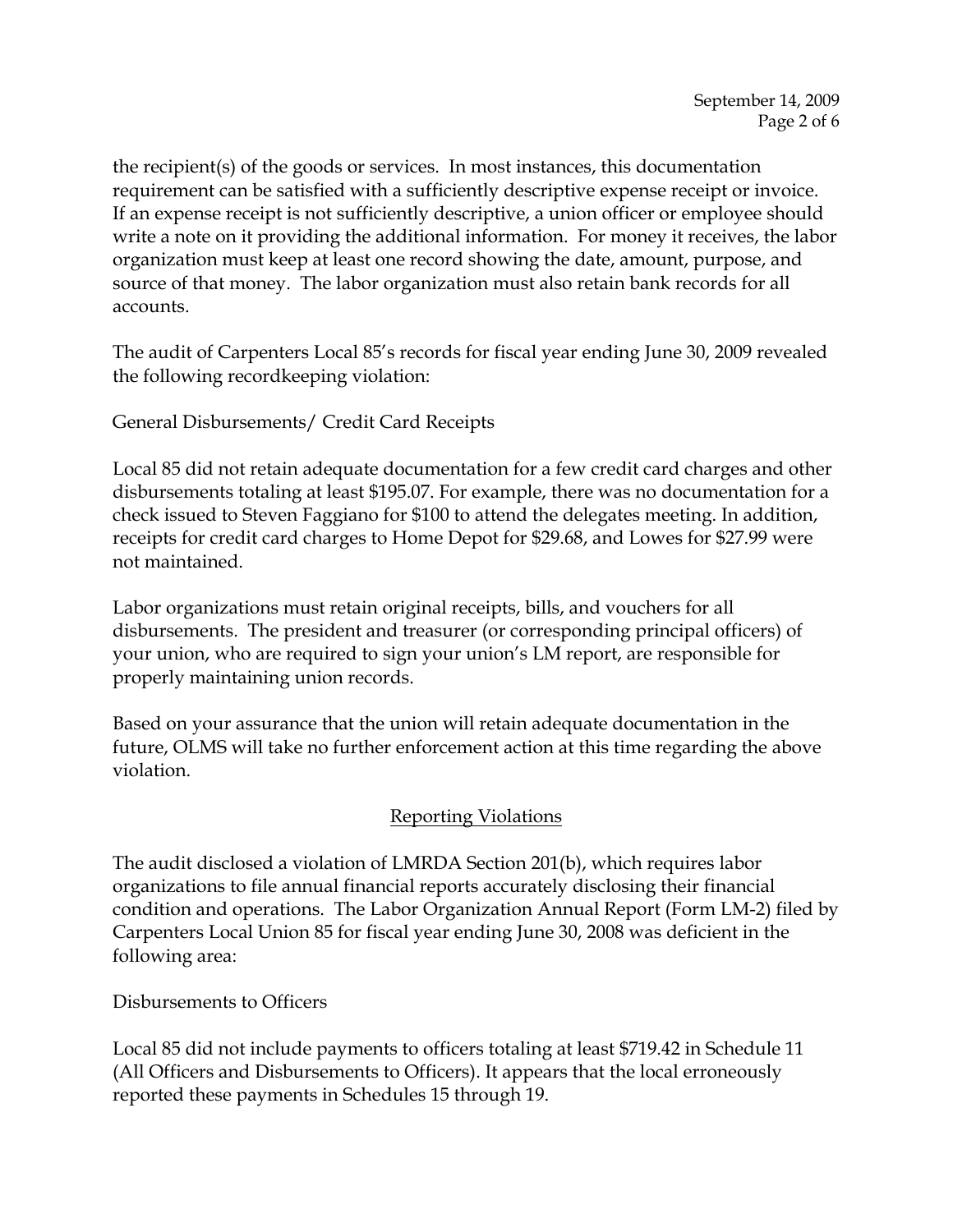For example, the union did not report mileage reimbursements to Warden Thomas Mairs for \$226.42 and Trustee Edward Schmidt, Jr. for \$235.71. In addition, the union did not report a travel advance given to Mairs for \$100. These reimbursements should be listed next to the officer's name in Column F, Disbursements for Official Business. The union must report in Column F of Schedules 11 and 12 (Disbursements for Official Business) direct disbursements to officers and employees for reimbursement of expenses they incurred while conducting union business. In addition, the union must report in Column F of Schedules 11 and 12 indirect disbursements made to another party (such as a credit card company) for business expenses union personnel incur. However, the union must report in Schedules 15 through 19 indirect disbursements for business expenses union personnel incur for transportation by public carrier (such as an airline) and for temporary lodging expenses while traveling on union business. The union must report in Column G (Other Disbursements) of Schedules 11 and 12 any direct or indirect disbursements to union personnel for expenses not necessary for conducting union business.

I am not requiring that Local 85 file an amended LM-2 report for 2008 to correct the deficient items, but Local 85 has agreed to properly report the deficient items on all future reports it files with OLMS.

# Other Issues

1. Travel Expenses/Advance Policy

As I discussed during the exit interview with Bookkeeper Linda Smith, Treasurer Christopher Austin, Trustee Karl Nasca, and you, the audit revealed that Local 85 does not have a clear travel expense policy for officers and employees. OLMS recommends that unions adopt written guidelines concerning such matters.

The audit revealed that the union provides officers' funds in advance of the travel for meals and incidental expenses. Most times these payments are documented with a voucher and expense sheet accompanied by receipts where any unused portion is returned to the union. On numerous occasions, unused portions of the advance were returned by officers well after the travel took place. In these instances, advances may be considered loans to officers and would be subject to limits and different reporting methods.

OLMS offered suggestions to you during the exit interview which included other methods for reimbursement of travel expenses. It is recommended that Local 85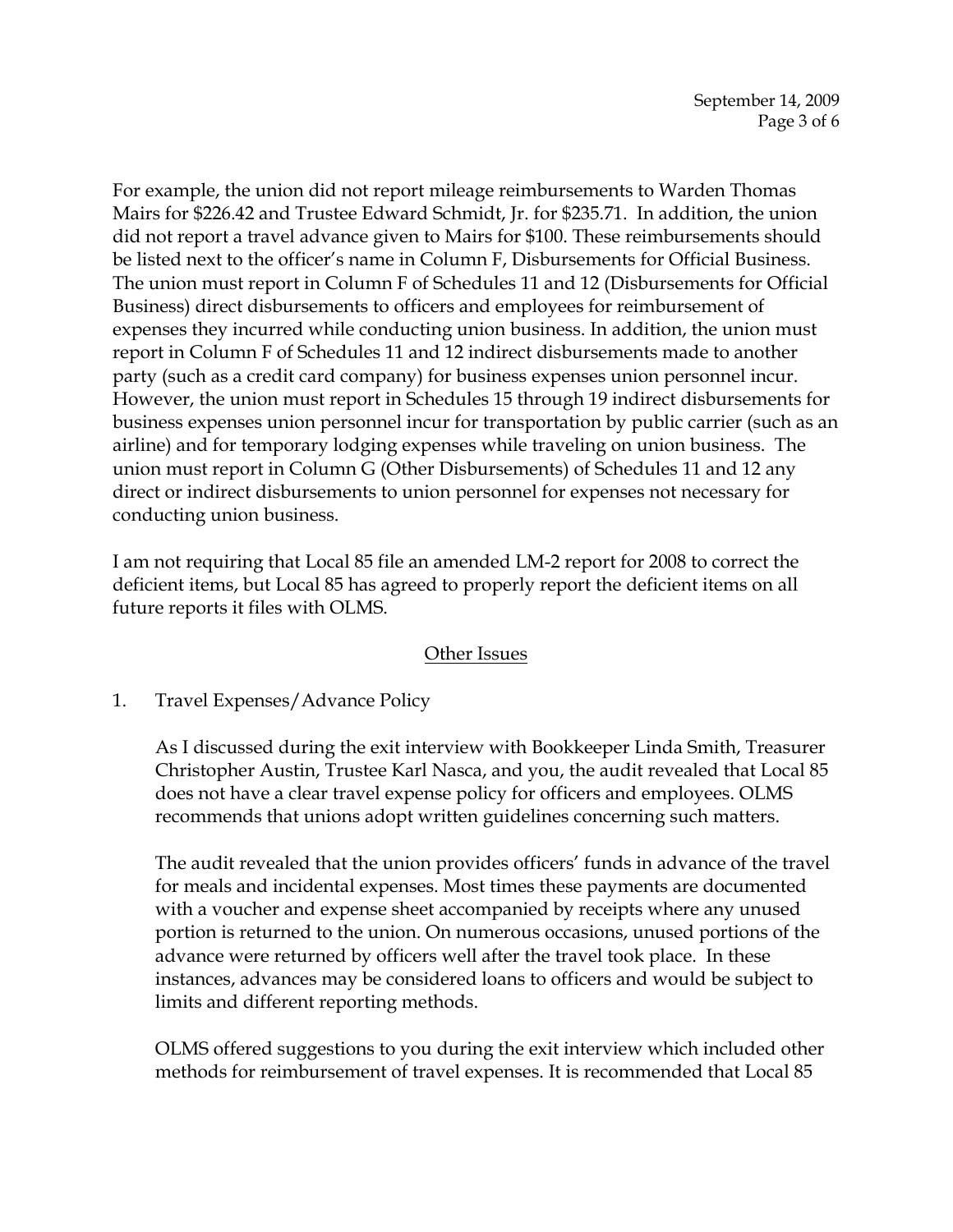consider options such as per diem or actual expenses as methods of compensating officers while traveling on official business.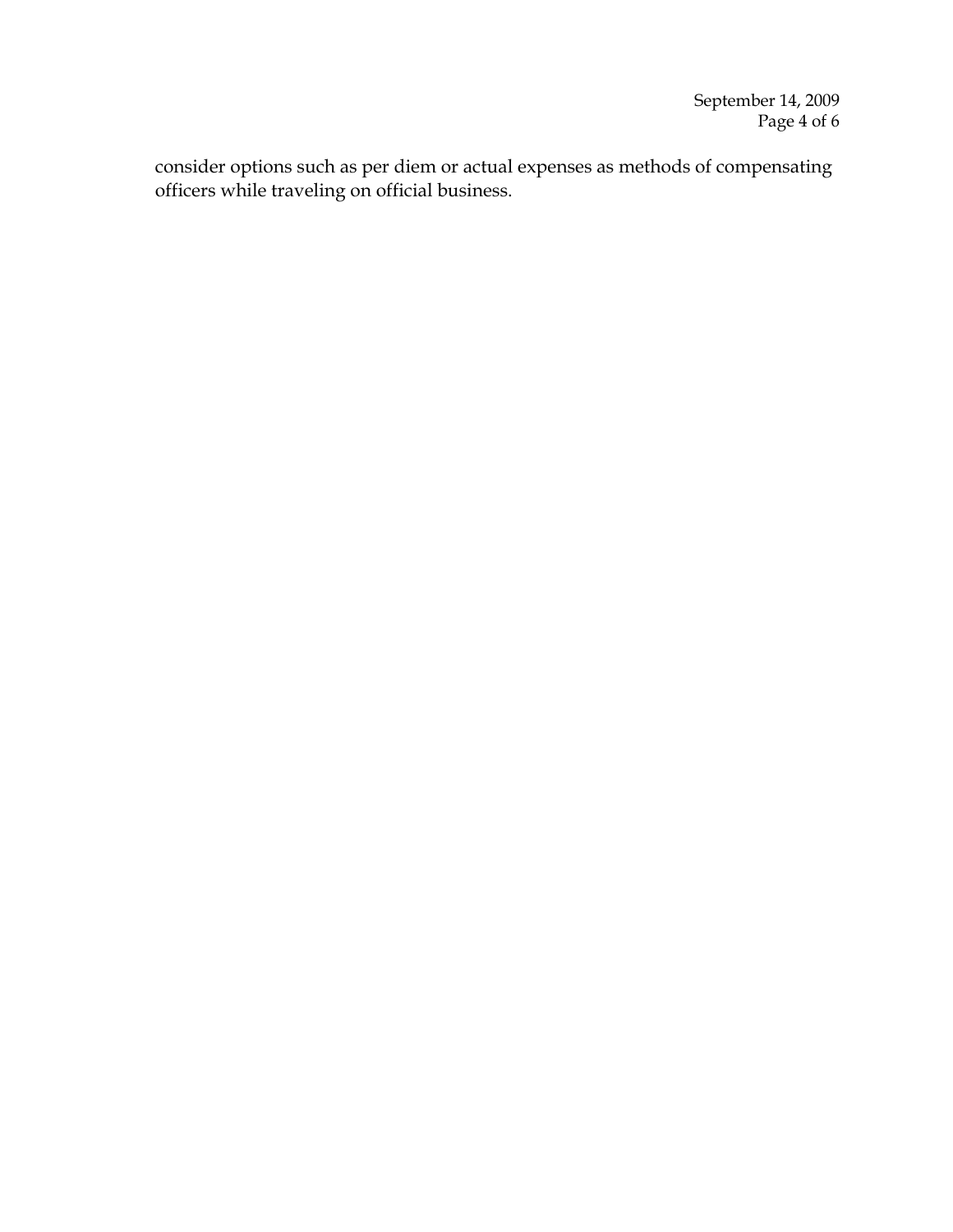### 2. Working Dues Collected/Employer Remittances

As discussed with you during course of the compliance audit and during the exit interview, it is recommended that the union maintain additional records to support the working dues collected and received by the Empire State Regional Council of Carpenters. Currently, Local 85 receives a check from the Council with an attached report showing the amount deposited on such as date and a total by account at the end of the report with no detail for contractor and members. In addition, the local receives a separate report showing the total hours submitted by each contractor and the division between the separate funds.

It is recommended that the local receive and maintain additional records to show the employer and member detail with each check received by the council and subsequently submitted to the local. A contractor remittance report showing the total dollars paid, the accounts which the money was distributed, and the members' contributions to each account would be sufficient in this regard. Additionally, obtaining this information each month may provide the local assistance in knowing what members are working and where certain jobs are in their progress of completion.

I want to extend my personal appreciation to Carpenters Local 85 for the cooperation and courtesy extended during this compliance audit. I strongly recommend that you make sure this letter and any compliance assistance materials provided to you are passed on to future officers. If we can provide any additional assistance, please do not hesitate to call.

Sincerely,

### Investigator

|||||| ||||||||

cc: David Alexander, President Carpenters Local Union 85 21 Jet View Drive Rochester, NY 14624

> Christopher Austin, Treasurer Carpenters Local Union 85